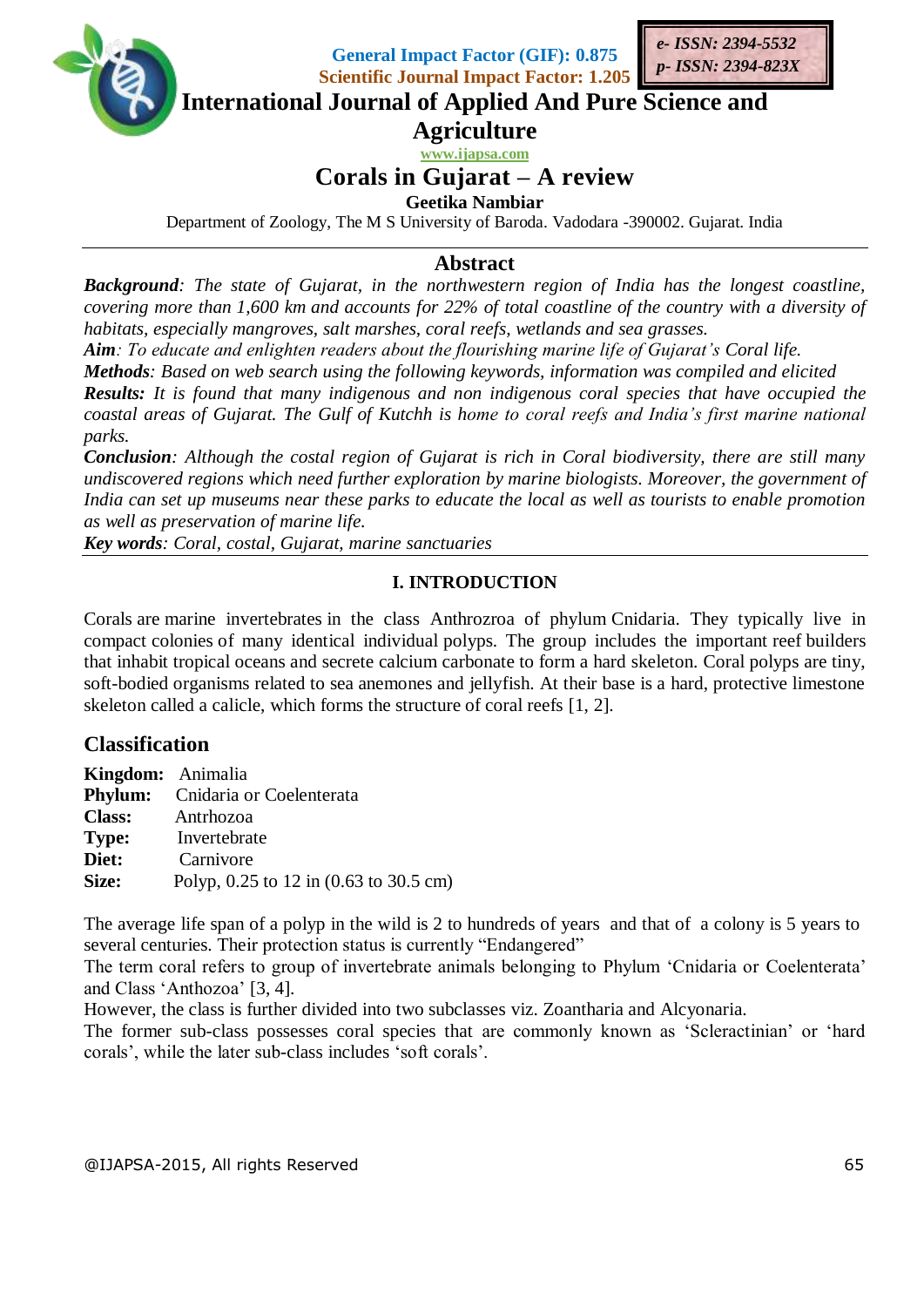The Scleractinian coral species (or hard corals) are further divided into two types [3,4]:

**1. Hermatypic:** They live in colonies and release calcium carbonate to form 'reefs'. Further, these coral species contain millions of tiny algal cells, zooxanthellae, within their tissues.

These algae possess green pigments and through photosynthetic activities provide energy to the coral species. These types of corals are mostly found near the sea surface.

**2. Ahermatypic:** They do not form colonies and thus despite releasing calcium carbonate they do not form 'reefs'. Unlike hermatypic corals, these species are devoid of green pigments and possess red or yellow photosynthetic pigments. Due to this they can establish themselves in the deeper waters.

While the ahermatypic type is widely distributed at all latitudes down to several thousand meters depth, the hermatypic corals are limited to warm saline waters where temperature never falls below 20°C and salinity is not lower than 30 ppt.

The soft corals are different from the hard corals in the sense that instead of forming skeleton of calcium carbonate, they formed spicules of calcium carbonates, which gives a soft feeling in touch, and can be pressed to a certain degree. Like Scleractinian, the soft corals also form colonies but do not contain photo-synthetically active zooxanthellae.

Some species of soft corals are live solitarily, too. Due to its structure, these corals are not contributing in "reef" building $[1,2,3,4]$ .

#### **II. Anatomy**

While the coral head is the familiar visual form of a single organism, it is actually a group of many individual, yet genetically identical, multicellular organisms known aspolyps [5].

Polyps are usually a few millimeters in diameter, and are formed by a layer of outer epithelium and inner jellylike tissue known as the mesoglea. They are radially symmetrical, with tentacles surrounding a central mouth, the only opening to the stomach or coelenteron, through which food is ingested and waste expelled. (fig.1)

#### **1. Colonial form**

The polyps interconnect by a complex and well-developed system of gastro vascular canals, allowing significant sharing of nutrients and symbiotes. In soft corals, these range in size from 50–500 micrometers (0.002–0.020 in) in diameter, and allow transport of both metabolites and cellular components [6].

#### **2. Exoskeleton**

Formation of the calcareous exoskeleton involves deposition of the mineral aragonite by the polyps from calcium and carbonate ions they acquire from seawater. The rate of deposition, while varying greatly across species and environmental conditions, can reach 10 g/m² per day (0.3 ounce/sq yd/day). This is light dependent, with night-time production 90% lower than that during the middle of the day [5,6,7].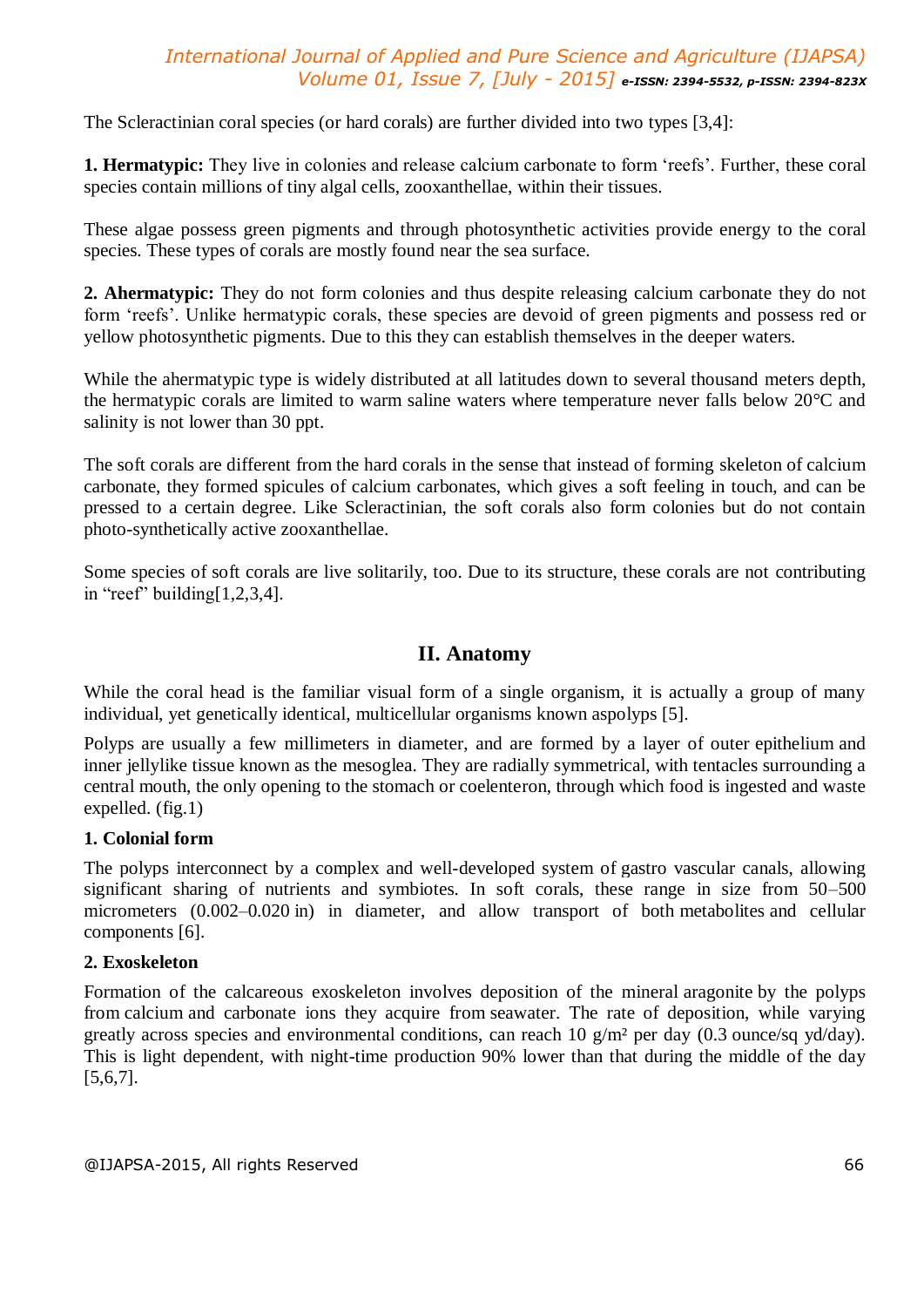#### **3. Tentacles**

Nematocysts at the tips of the calices are stinging cells that carry venom which they rapidly release in response to contact with another organism. The tentacles also bear a contractile band of epithelium called the pharynx. Jellyfish and sea anemones also carry nematocysts.

#### **4. Nervous system**

Modified epidermal cells -- neurons -- contain long, thin strand-like processes, called neurites, synapsing into each other and creating a basic neural network. Corals and other cnidarians have two separate networks: one fast conducting and one slow conducting. It is believed that corals were one of the first animals to evolve such networks -- sponges have ion channels and inactive DNA for neuron production, but corals realize them fully [5,6,7].

#### **III. Feeding**

Although some corals can catch small fish and plankton, using stinging cells on their tentacles, like those in sea anemone and jellyfish, most corals obtain the majority of their energy and nutrients from photosynthetic unicellular algae that live within the coral's tissue called zooxanthella (also known as Symbiodinium). Such corals require sunlight and grow in clear, shallow water, typically at depths shallower than 60 meters (200 ft) [1,3,5,7,8].

The polyp's tentacles immobilize or kill prey using their nematocysts (also known as 'cnidocysts'). The tentacles then contract to bring the prey into the stomach. Once the prey is digested, the stomach reopens, allowing the elimination of waste products and the beginning of the next hunting cycle. They can scavenge drifting organic molecules and dissolved organic molecules [8].

#### **IV. Reproduction**

Corals can be both gonochoristic (unisexual) and hermaphroditic, each of which can reproduce sexually and asexually. Reproduction also allows coral to settle in new areas [2,4,6,8, 9, 10].

#### **1.** *sexual*

Corals predominantly reproduce sexually. About 25% of hermatypic corals (stony corals) form single sex (gonochoristic) colonies, while the rest are hermaphroditic.

Synchronous spawning is very typical on the coral reef, and often, even when multiple species are present, all corals spawn on the same night. This synchrony is essential so male and female gametes can meet.

Corals rely on environmental cues, varying from species to species, to determine the proper time to release gametes into the water. The cues involve temperature change, lunar cycle, day length, and possibly chemical signaling. Synchronous spawning may form hybrids and is perhaps involved in coral speciation. The immediate cue is most often sunset, which cues the release. The spawning event can be visually dramatic, clouding the usually clear water with gametes. (fig. 2)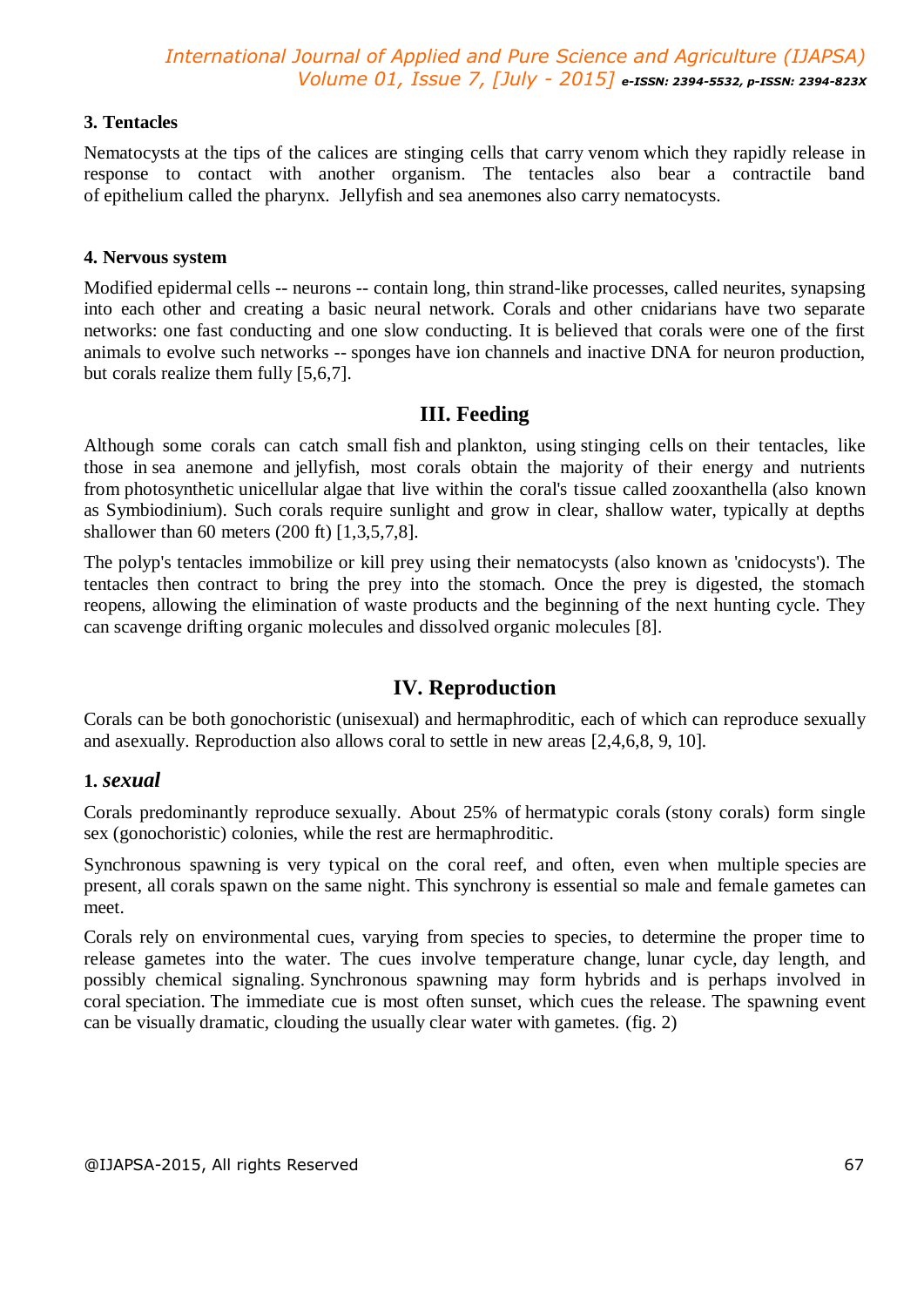#### **2.** *asexual*

Within a coral head, the genetically identical polyps reproduce asexually, either via gemmation (fig.3) or by longitudinal or transversal division.

**Budding** involves splitting a smaller polyp from an adult. As the new polyp grows, it forms its body parts. The distance between the new and adult polyps grows, and with it, the coenosarc (the common body of the colony; see coral anatomy). Budding can be:

- **Intratentacular**—from its oral discs, producing same-sized polyps within the ring of tentacles
- **Extratentacular**—from its base, producing a smaller polyp

Asexual reproduction has several benefits for these sessile colonial organisms:

- Cloning allows high reproduction rates, supporting rapid habitat exploitation.
- Modular growth allows biomass to increase without a corresponding decrease in surface-to-volume ratio.
- Modular growth delays senescence, by allowing the clone-type to survive the loss of one or more modules.
- New modules can replace dead modules, reducing clone-type mortality and preserving the colony's territory.
- Spreading the clone type to distant locations reduces clone-type mortality from localized threats (Wikipedia.org).

### **Important reefs around the world**

- The Great Barrier Reef—largest, comprising over 2,900 individual reefs and 900 islands stretching for over 2,600 kilometers (1,600 mi) off Queensland, Australia
- The Mesoamerican Barrier Reef System—second largest, stretching 1,000 kilometers (620 mi) from Isla at the tip of the Yucatán Peninsula down to the Bay Islands of Honduras
- The New Caledonia Barrier Reef—second longest double barrier reef, covering 1,500 kilometers (930 mi)
- The Andros, Bahamas Barrier Reef—third largest, following the east coast of Andros Island, Bahamas, between Andros and Nassau
- The Red Sea—includes 6000-year-old fringing reefs located around a 2,000 km (1,240 mi) coastline
- The Florida Reef Tract—largest continental US reef, extends from Soldier Key, located in Biscayne Bay, to the Dry Tortugas in the Gulf of Mexico
- Pulley Ridge—deepest photosynthetic coral reef, Florida
- Numerous reefs scattered over the Maldives
- The Philippines coral reef area, the second largest in Southeast Asia, is estimated at 26,000 square kilometers and holds an extraordinary diversity of species. Scientists have identified 915 reef fish species and more than 400 scleractinian coral species, 12 of which are endemic.
- The Raja Ampat Islands in Indonesia's West Papua province offer the highest known marine diversity [11, 12].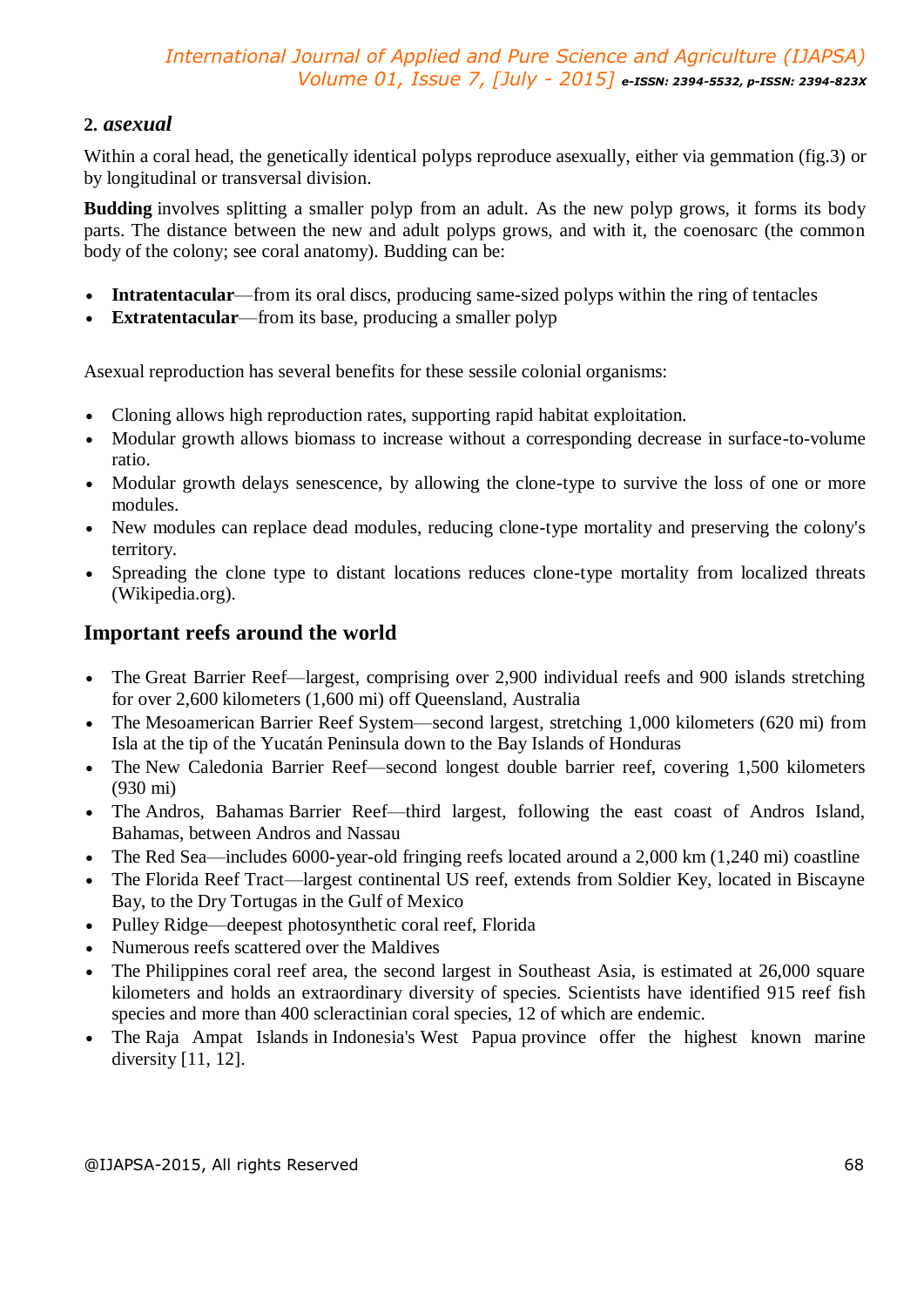## **Coral reefs in India**

The total coral reef area in India is 5,790 km2, distributed between four major regions: the Lakshadweep, Gulf of Mannar, Andaman and Nicobar Islands, and Gulf of Kachchh. Reef structure and species diversity vary considerably between the areas due to differences in the reef extent and geoenvironmental conditions. Out of three major reef types, the Indian coastal waters mostly supported fringing types

There are 18 different families of corals reported from the world of which 15 are represented in India (total of 199 hermatypic and ahermatypic coral species, divided among 37 genera) [11,12].

#### **Corals in Gujarat**

The coastline of Gujarat has two indentations, the Gulf of Kachchh and Gulf of Cambay covering about 60% of the state coastline [13-19] (Table 1).

The entire Gujarat coast has been broadly divided into five distinct but interconnected regions. These include, (i) Gulf of Kachchh, (ii) Gulf of Cambay, (iii) Saurashtra Coast (iv) South Gujarat Coast and (v) Rann of Kachchh

Gulf of Kachchh (GoK) is very rich in terms of biodiversity values. The GoK support varied habitats including coral reefs, mangroves, creeks, mud flats, islands, rocky shore, sandy shore etc., which in turn provide suitable environment for wide range of flora and fauna [17]

*In 1982, out of total 457.92 km2 area of the Marine Sanctuary, an area of 162.89 km2 was notified as Marine National Park (MNP), which happened to be the first Marine National Park of the country (Figure 4)*

| <b>Site</b>         | Ecological<br>Importance | Geographic Location Area in km                                                  |                       | Coastal Length Km                                                                                  |
|---------------------|--------------------------|---------------------------------------------------------------------------------|-----------------------|----------------------------------------------------------------------------------------------------|
| <b>Gulf Kachchh</b> | Mangrove<br>Coral Reef   | $ 20^{\circ}15'$ to $23^{\circ}35'$ N<br>60 $\degree$ 05' to 70 $\degree$ 22' E | 1307.8 <br>(Mangrove) | 131.4<br>Km<br>(Mangrove)<br>$ 94.91km$ (Coral Main) 75.4<br>$ 406.5$ (Coral) $ Km$ (Coral Island) |
| Gulf of Khambat     | Estuary                  | $22^{\circ}15' - 22^{\circ}$<br>$30'$ N 6.4<br>72°15'-72° 30'E                  | (Mangrove)            | $\left 2.63 \text{ km} \right $ (Mangrove)                                                         |

**Table 1. Ecologically Important Coastal Areas identified in Gujarat coast.**

[13]

Out of total 42 islands in Marine National Parks (MNPS), 20 islands have mangroves and 33 support coral reefs. These reefs are mainly located close to 42 islands situated along the southern tip of the Gulf of Kutch (GoKs). However, compilation from existing literature could confirm a total of 68 coral species from the GoK: 45 hard corals and 23 soft coral species [13-19].

## **Details about India's first Marine National Park**

**Jamnagar has the Country's first Marine National Park, since 1982. One just has to walk in the water, when the tide ebbs, in about 1 to 2 feet of water and watch this fascinating underwater world of corals. This is one of the rare places in the world where one can look at corals without having to dive down into the water.**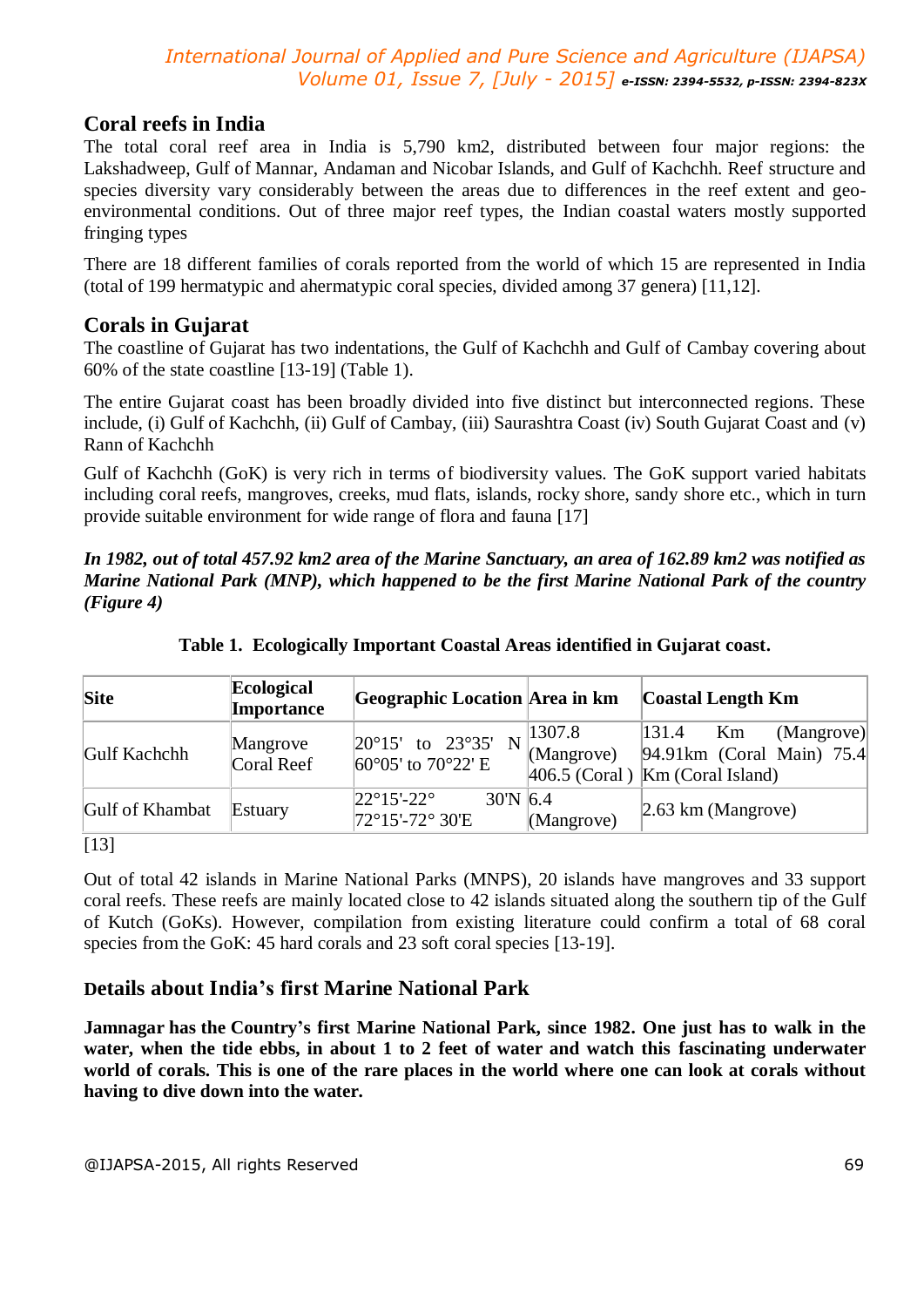Coral reef needs specific geo-physical and chemical requirements for their growth and development. The optimum temperature for the growth of coral reefs is 25-30°C. At temperature below 15°C, the coral growth gets restricted or ceased, while, sea-water temperature above 36°C causes their bleaching.

Because of the above environmental requirements, coral reefs are mostly located in tropical waters. The GoK and Mithapur and Dwarka are the only areas in Gujarat where coral reefs exist.

Based on the existing classifications most of these reefs are grouped into fringing types. However, solitary and soft corals are also reported near Mundra, Mandvi and Kandla in Kachchh and in the Arabian Sea along the Saurashtra coast According to satellite imagery based assessment, coral reefs in GoK occupies an area of about 460 km2.

In Gulf of Kutch, 42 islands sit like little gems in the Arabian Sea. Fringed by coral reefs, sandy beaches and mangrove swamps, these islands are a treasure-trove of marine species and a paradise for birdwatchers.

The Marine Sanctuary area has:

- Coral Reefs
- 37 species of Hard & Soft Corals
- 70 species of Sponges
- 27 species of Prawns
- 30 species of Crabs
- 200 species of Mollusks
- Endangered Sea Turtles like the Green Sea, Oliver Riddley & Leather Back.
- 3 Species of Sea Mammals
- 94 species of Water Birds
- 78 species of terrestrial birds and 108 species of brown, green & red Algae [16-18].

### **Protection of corals**

Many governments now prohibit removal of coral from reefs, and Inform coastal residents about reef protection and ecology. While local action such as habitat restoration and herbivore protection can reduce local damage, the longer-term threats of acidification, temperature change and sea-level rise remain a challenge.

To eliminate destruction of corals in their indigenous regions, projects have been started to grow corals in non-tropical countries.

Marine Protected Areas (MPAs) have become increasingly prominent for reef management. MPAs promote responsible fishery management and habitat protection. Much like national parks and wildlife refuges, and to varying degrees, MPAs restrict potentially damaging activities. MPAs encompass both social and biological objectives, including reef restoration, aesthetics, biodiversity, and economic benefits.

But Only 27% of coral reefs are in MPAs. In addition, only 15% of sites were considered effective, with 38% being partially effective and 47% being ineffective. This leaves only 6% of coral reefs in effectively managed MPAs.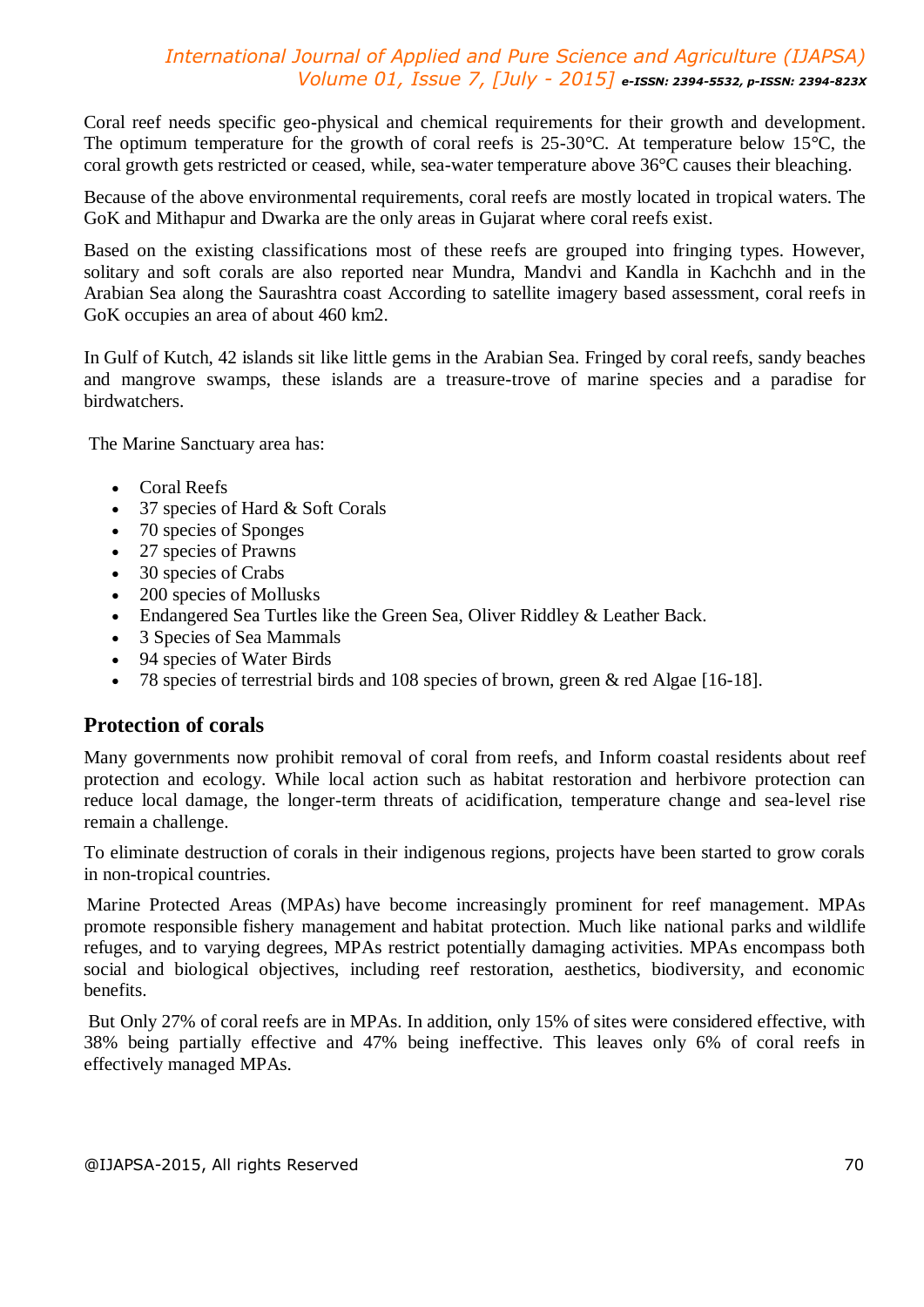The WWF has managed to get a commitment by the six Coral Triangle nations through the Coral Triangle Initiative to protect the marine environment and resources of the region. The Coral Triangle Initiative Leaders' Declaration is the most detailed regional action plan for ocean conservation ever seen.

## **Corals and Humans**

Local economies near major coral reefs benefit from an abundance of fish and other marine creatures as a food source. Reefs also provide recreational scuba diving and snorkeling tourism. These activities can damage coral but international projects such as Green Fins that encourage dive and snorkel centers to follow a Code of Conduct has been proven to mitigate these risks.

Live coral is highly sought after for aquaria. Soft corals are easier to maintain in captivity than hard corals

## **Bibliography**

- [1] http://en.wikipedia.org/wiki/Coral
- [2] e-Study Guide for: Biology by William Pinkston, ISBN 9781591666080
- [3] http://seaworld.org/en/animal-info/animal-infobooks/coral-and-coral-reefs/scientificclassification/
- [4] http://animals.nationalgeographic.com/animals/invertebrates/coral/
- [5] http://coralreef.noaa.gov/aboutcorals/coral101/anatomy/
- [6] http://krupp.wcc.hawaii.edu/BIOL200/powerpnt/pdffiles/coralanatomy.pdf
- [7] http://www.iisc.ernet.in/currsci/oct252004/1131.pdf
- [8] http://coralreef.noaa.gov/aboutcorals/coral101/feedinghabits
- [9] http://oceanservice.noaa.gov/education/kits/corals/coral06\_reproduction.html
- [10] http://www.gbrmpa.gov.au/about-the-reef/corals/coral-reproduction
- [11] http://www.weather.com/news/news/worlds-most-amazing-coral-reefs-20130307#/1
- [12] https://en.wikipedia.org/wiki/Coral\_reef
- [13] http://www.mbrc.res.in/databases/literature/corals.html
- [14] http://www.wti.org.in/ProjectsDetails.aspx?ProjId=48
- [15] https://en.wikipedia.org/wiki/Marine\_National\_Park,\_Gulf\_of\_Kutch
- [16] http://www.jamnagar.org/mnp.htm
- [17] seaturtlesofindia.org
- [18] Pandey, D.K. Fursich, F.T. Environment distribution of scleractinian corals in Jurassic of Kachchh, western India. Journal of Geological Society of India 57(6) 2001
- [19] Rashid, M.A. Gujarat's Gulf of Kutch- A marine paradise. Proceedings of the symposium on endangered marine animals and parks, Cochin, India, 12-16 January, 1985
- [20] http://www.gec.gujarat.gov.in
- [21] http://www.ndtv.com/india-news/indias-first-coral-garden-to-be-set-up-in-gujarat-658457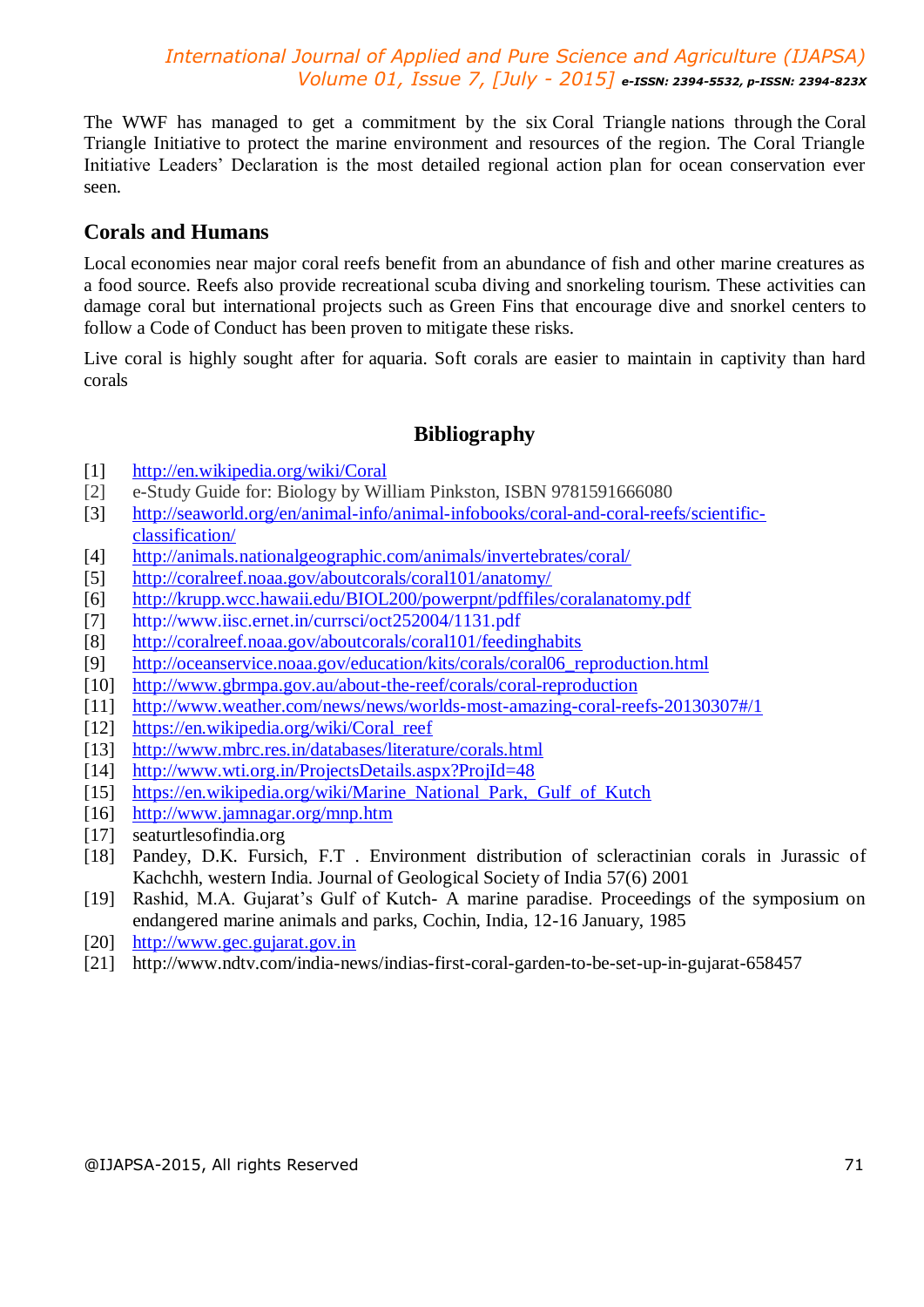

**FIG 1 ANATOMY**



**FIG 2 A MALE STAR CORAL, RELEASES SPERM INTO THE WATER**